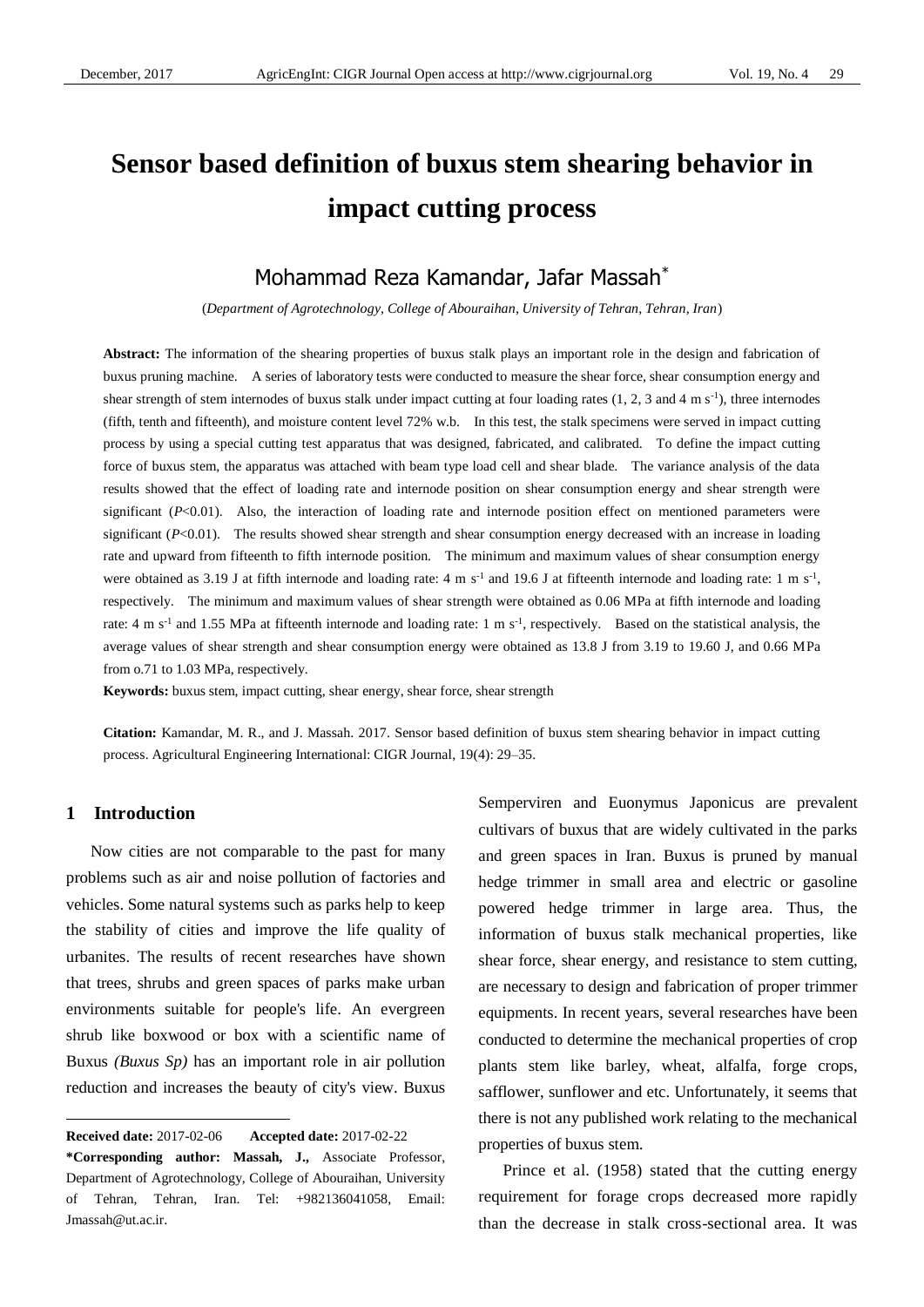also reported that the energy requirement to cut the individual stalk increased both with stalk diameter and thickness of leading knife edge. [Chancellor \(1958\)](#page-5-0) and [Liljedahl et al. \(1961\)](#page-6-1) found that the specific energy increased with depth of material. [Mohsenin \(1963\)](#page-6-2) stated that the mechanical properties of plant stalk were also different and depended on the heights of the plant stalk and loading rates. Bright and Kleis (1964) and [Persson \(1987\)](#page-6-3) stated that the properties of the cellular material which are important in cutting are compression, tension, bending, shear, density, and friction. [Pickett et al. \(1969\)](#page-6-4) studied the rheological properties of maize stalk under transverse loading. They observed that both stalk stiffness and resistance to penetration were affected by the diameter of the stalk. [Prasad and Gupta \(1975\)](#page-6-5) stated that the cutting energy and maximum cutting force were directly proportional to the cross sectional area and inversely proportional to the moisture content of the stalk. Also, they used a pendulum type impact shear test apparatus to determine the cutting energy requirement of the stalk. [Fisher et al.](#page-6-6)  [\(1975\)](#page-6-6) determined the energy requirement for cutting forage and they observed that the initial deformation of the stalk accounted for about 25% of the total cutting energy. [Kanafojski and Karwowski \(1976\)](#page-6-7) considered that the cutting efficiency became less as the depth of material was increased. They also showed the total cutting force fell rapidly at cutting speeds up to 20 m.s-1 and then decreased relatively slowly. [McRandal and](#page-6-8)  [McNulty \(1978\)](#page-6-8) have classified the results into three broad categories: quasi-static shearing (at velocities less than 30 mm.s<sup>-1</sup>), cutting with a counter-edge (at velocities greater than  $0-5$  m.s<sup>-1</sup>) and impact cutting without a counter-edge. Additionally, [McRandal and](#page-6-8)  [McNulty \(1978\)](#page-6-8) compared the cutting energy per stem for the results of a number of workers and showed that the energies required for impact cutting were generally 1 or 2 orders of magnitude greater than those recorded for quasi-static or counter-edge cutting. [O' degherty \(1982\)](#page-6-9) stated that the energy to cut forage stems had been measured by many experimenters, covering a wide range of plant species, cutting velocity, moisture content and stem size. The work ranges over quasi-static

severance (at speeds of  $0.25$ -0.68 mm s<sup>-1</sup>) cutting against a counter-edge and high speed impact cutting at speeds up to 60 m s -1 . [Kushwaha et](#page-6-10) al. (1983) experimented some tests at speed of 0.005, 0.007, 0.001 and 0.015 mm.s<sup>-1</sup> on the barely straw, and observed the effect of velocity on shear strength and reported that the shear strength was independent of shear velocity. [\(Skubizs,](#page-7-0)  [2001\)](#page-7-0) used mechanical and x-ray methods to determine the mechanical properties of the stems of winter rape varieties, and found that the character of the changes in the rigidity, bending stress, static shear energy, and the dynamic shear energy properties over the length of the stem was best expressed by a quadratic polynomial equation. [Ince et al. \(2005\)](#page-6-11) stated that the specific shearing energy of sunflower stalk residue decreased towards the upper regions. They also reported that the different physico-mechanical properties at different heights were observed due to the cross-sectional heterogeneity. [Ince et al. \(2005\)](#page-6-11) stated that the mechanical properties were also different at different heights of plant stalk. [Yiljep and Mohammed \(2005\)](#page-7-1) reported the high correlation between knife velocity, cutting energy requirement and cutting efficiency. Also they estimated the minimum cutting energy requirements for 20 and 120 mm stalk cutting height, 7.87 and 12.55 N.m respectively, at corresponding knife velocities of 2.91 and 3.54 m  $s^{-1}$ . Tabatabaee [Koloor and Borgheie \(2006\)](#page-7-2) studied shear cutting of four rice variety and stated that the dynamic shearing strength decreased from 234.4 to 137.4 kPa with an increase in blade cutting angle speed from 0.6 to 1.5 m s -1 . [Nazari Galedar et al. \(2008\)](#page-6-12) reported that the shearing energy of alfalfa stem decreased towards the upper regions of stem. [Tavakoli et al. \(2009\)](#page-7-3) reported that both the shear strength and shearing energy increased with an increase in moisture content and loading rate and towards the third internode position. [Taghijarah et al. \(2011\)](#page-7-4) found that loading rate had a significant effect on the shear strength and specific shearing energy of the stalk and reported with increasing loading rate, the shear strength and specific shearing energy was increased. [Dange et al. \(2011\)](#page-5-1) studied on the cutting energy and force required for the pigeon pea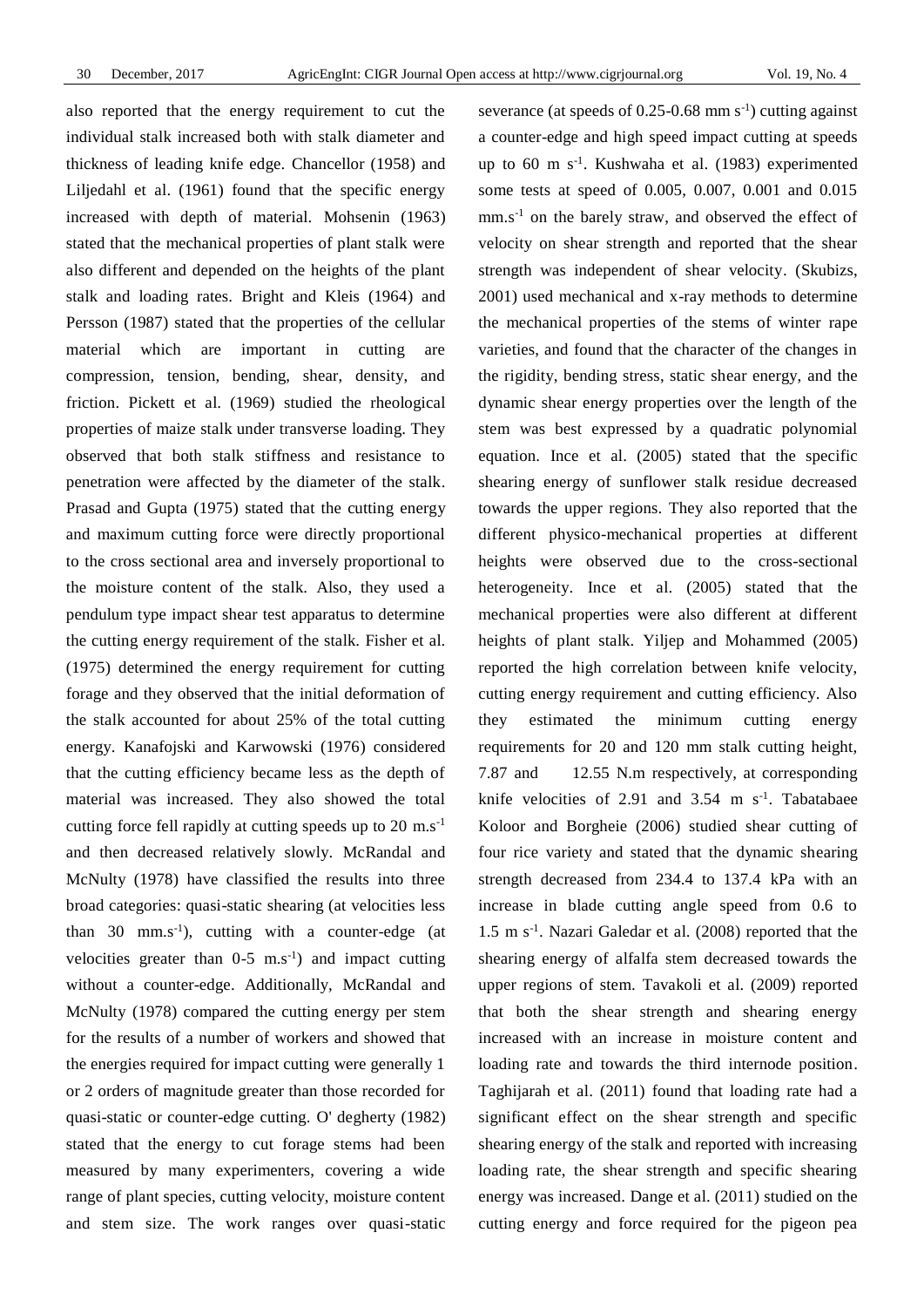crops, and they observed that the cutting energy and cutting force were directly proportional to cross-sectional area and moisture content at the time of harvesting of pigeon pea crop. [Taghinezhad et al. \(2013\)](#page-7-5) investigated that the ultimate stress and specific shearing energy decreased with an increase in size of cutting section in sugarcane stalks. [Mathanker et al., \(2015\)](#page-6-13) investigated that specific shearing energy increased with an increase in sugarcane stalks shear velocity. [Azadbakht et al. \(2015\)](#page-5-2) studied impact cutting of canola and reported that at blade velocity  $2.64 \text{ m s}^{-1}$ , the maximum and minimum cutting energy was measured 1.1 kJ in 25.5% w.b. moisture content at 10 cm cutting height and 0.76 kJ in 11.6% w.b. moisture content and 30 cm cutting height respectively at the time of cutting.

# **2 Materials and methods**

A series of experimental tests were conducted to measure the shear force, shear strength and shear energy consumption of buxus stem at impact cutting process as a function of a shear velocity and stalk region. As shown in Figure 1, the buxus semperviren *(Common box, European box, or Boxwood)* used for the present study is one of the prevalent cultivars of buxus in Iran and was obtained from green space of Aburaehan Campus, Pakdasht, Iran. The buxus stalk samples were collected at the last month of the spring season in 2016 and the ASAE (2005) was used to measure the average moisture content of buxus stalk [\(Tavakoli et al., 2009;](#page-7-3) [Nazari Galedar et al. 2008;](#page-6-12) [ASAE, 2005\)](#page-5-3). The initial moisture content of the samples was measured to be 72% on wet base. The buxus stalk diameter decreases towards to the top of the plant stalks, which means it shows different physico-mechanical properties at different heights of stalk due to the variable cross section area [\(O' degherty et al., 1995;](#page-6-14) [Shahbazi and](#page-6-15)  [Nazari Galedar, 2012\)](#page-6-15). The cross section area of buxus stalk is similar to oval, it was equally divided into three regions downward from the stem terminal bud: (a) fifth internode position with small diameter ranges from 3.17 to 3.96 mm and large diameter ranges from 4.15 to 4.85 mm, (b) tenth internode position with small diameter ranges from 4.05 to 4.72 mm and large diameter ranges from 5.12 to 5.88 mm and (c) fifteenth internode position with small diameter ranges from 4.45 to 5.05 mm and large diameter ranges from 5.35 to 5.88 mm (Figure 1).



Figure 1 Diagram of buxus stalk and three selected internode positions

#### **2.1 Shear test method**

It is difficult to investigate a theoretical method for define shearing properties of plant stalks because the cutting process is complex. Thus, it is necessary to set up an experimental approach to determine these parameters for a single stalk [\(Prasad and Gupta, 1975\)](#page-6-5). To determine the shear force of buxus stalk, an impact cutting tester was designed, fabricated and calibrated. It was similar to an Izod impact cutting tester for metals. A cutting blade with sharpened angel of 23 degree and oblique angle of 60 degree was attached to the end of pendulum's arm (Figure 2), [\(Yiljep and Mohammed, 2005\)](#page-7-1).



Figure 2 Schematic diagram of pendulum arm position before and after cutting

A data acquisition system was attached to pendulum arm and it included four strain gages and a digital indicator to show the real-time shear force. Four strain gages were contacted to each other by Wheatstone bridge circuit and were mounted on two sides of pendulum as shown in Figure 3.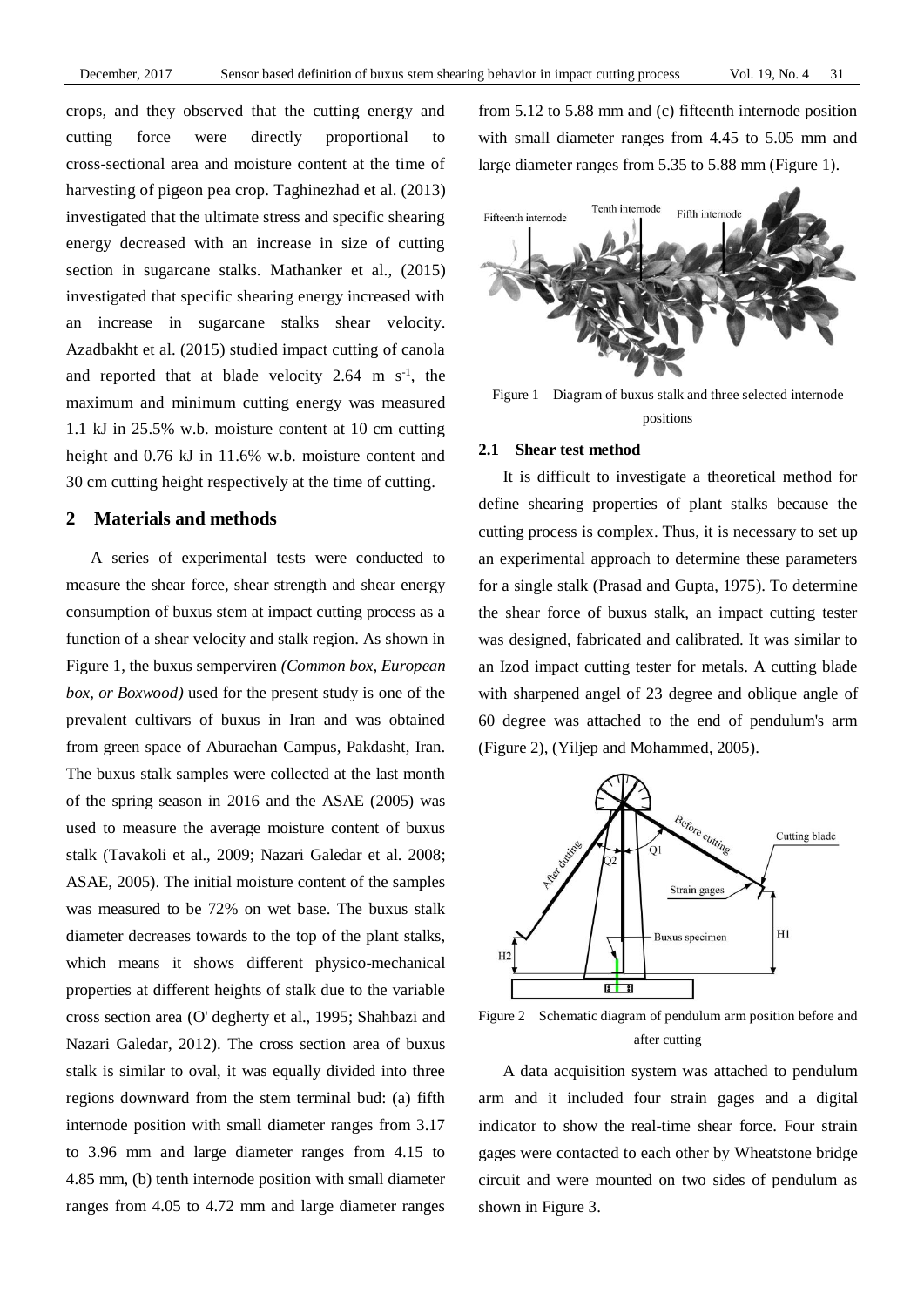

Figure 3 Schematic diagram of strain gages and blade position at the end of pendulum

### **2.2 Apparatus mechanical calibration**

By the principle of conservation of potential energy to kinetic energy, the pendulum when released from  $\varphi_1$  is expected to swing to the other side of equilibrium line and deflection through an angle  $\varphi_2$  and due to frictional losses in the parts and air resistance,  $\varphi_2$  is normally less than  $\varphi_1$ . To delete the parts friction and air resistance effects, the losses energy was computed by pendulum oscillation at loading rates without any cutting and was detracted of main energy values.

#### **2.3 Apparatus electrical calibration**

For calibration of data acquisition system, pendulum was released from distinct distance and the blade was contacted to strong sample. After contacting, the pendulum has been stopped and kinetic energy is converted to heat energy. The pendulum momentum is equal to multiplication of pendulum weight and contact speed or area under strain gage output volt versus time curve. Finally, the output volts of strain gages were converted to impact force by the usage of conversion ratio (*Cr*) which was calculated as in Equation (1)

(Farahat and Brooghani, 2016).  
\n
$$
\int F. dt = m.V \text{ and } F \propto Cr.v \Rightarrow \int Cr.v. dt = m.V \Rightarrow Cr
$$
\n
$$
= \frac{m.V}{v. dt}
$$
\n(1)

where, *F*: Contact force (N); *m*: Pendulum weight (N); *v*: Output volt (V); *V*: Blade velocity of pendulum at contact time (m.s-1 ); *Cr*: Conversion ratio.

When the pendulum is normally released from one side of the equilibrium position by an angular deflection  $(\varphi_1)$ , it is swung to the other side of equilibrium line and deflected through an angle (*φ*2). To obtain the different velocities, the pendulum arm was released from different positions in the vertical plane on the upswing. The blade velocity and cutting energy in contact position to specimen were calculated by Equation (2) and (3), respectively.

$$
E = Wt R(\cos \varphi_2 - \cos \varphi_1)
$$
 (2)

$$
V = \sqrt{\left[\frac{2w_rR(1 - \cos\varphi_1)}{I}\right] \times L}
$$
 (3)

where, *E*: Shear consumption energy (J); *φ*2: Maximum angular displacement of pendulum from vertical line after cutting (deg); *φ*1: Maximum angular displacement of pendulum from vertical line before cutting (deg); *Wt*: Total weight of the pendulum including arm, load cell and cutting blade weight (N); *R*: Distance of the center of gravity of the pendulum from the axis of rotation (m); *V*: Blade velocity in the lowest position of pendulum  $(m s<sup>-1</sup>)$ ; *I*: Mass moment of inertia of the pendulum about the axis of rotation ( $kg \text{ m}^2$ ); *L*: Distance of the blade from the axis of rotation (m).

The release angels  $(\varphi_1)$  selected for this case are: 85, 60, 40 and 20 degrees and cutting velocities (4, 3, 2 and 1 m s -1 ) were calculated related to these angels. After calibration, the impact shear force was applied to the buxus samples by releasing the pendulum arm in the testing machine up to the sample failure. The real-time applied force and cutting time were measured by data acquisition system.

# **3 Results and discussion**

This study was planned as a completely randomized block design. The experimental tests were conducted with eight replications in each treatment and finally the collected data were analyzed using analysis of variances (ANOVA) and the means were separated by 5% and 1% probability levels by using Duncan's multiple range test in SPSS (version 17, SPSS Inc., USA) software.

#### **3.1 Test analysis**

The variance analysis of the effects of loading rate, internode position and interaction effect of loading rate and internode position on shear consumption energy and shear strength was shown in Table 1. The variance analysis of the data revealed that the loading rate, internode position and their interaction loading rate and internode position created significant effects in probability level of 1% on shear consumption energy and shear strength.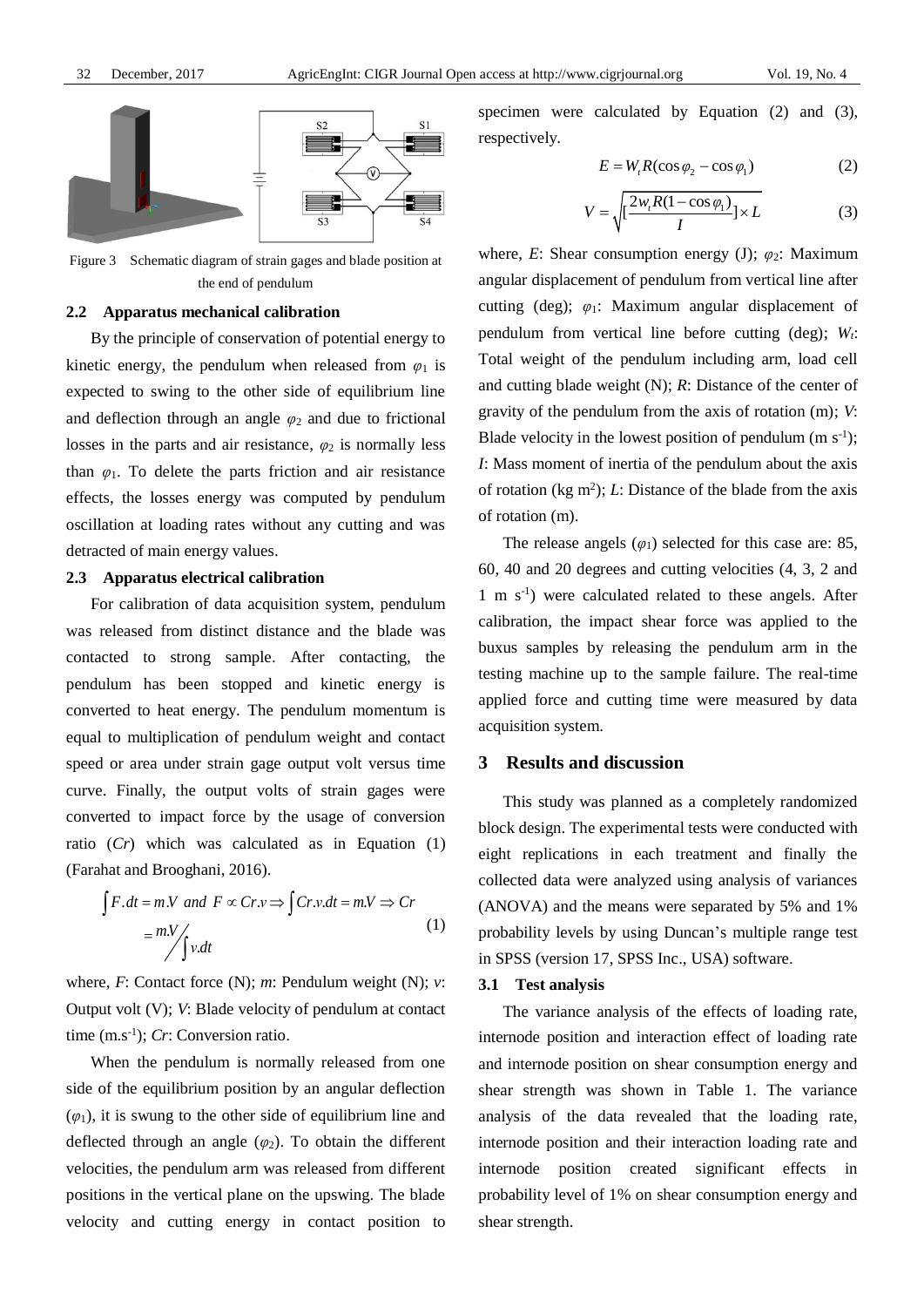| Table 1 | Variance analyses of cutting buxus stalk under  |
|---------|-------------------------------------------------|
|         | different loading rates and internode positions |

|                            | Dependent variables  |               |                               |  |  |
|----------------------------|----------------------|---------------|-------------------------------|--|--|
| Independent<br>variable    | Degree of<br>freedom | Shear energy, | Shear strength,<br><b>MPa</b> |  |  |
| Source of variation        |                      |               |                               |  |  |
| Loading rate $(A)$         | 3                    | $130.27**$    | $0.56^{**}$                   |  |  |
| Internode position (B)     | $\overline{c}$       | $6.65***$     | $0.21***$                     |  |  |
| Interaction $A \bigcirc B$ | 6                    | $0.23***$     | $0.046**$                     |  |  |
| Error                      | 11                   |               |                               |  |  |

Note: \*\* Significant in statistic level of 1%.

Based on the statistical analysis, the average values of shear strength, and shear consumption energy at impact test were obtained as 13.8 J from 3.19 to 19.60 J and 0.66 MPa from 0.71 to 1.03 MPa, respectively. The results of Duncan's multiple range tests for comparing the mean value of the mechanical properties of buxus stem at different loading rate and internode position was presented in Table 2.

**Table 2 The means comparison of loading rate and internod position effect on the shearing properties of buxus stem**

| Independent variable     |                     | Dependent variables |                     |  |  |
|--------------------------|---------------------|---------------------|---------------------|--|--|
|                          |                     | Shear energy, J     | Shear strength, MPa |  |  |
| Loading rate,<br>$m s-1$ | 1                   | 18.1 <sup>a</sup>   | 1.17 <sup>a</sup>   |  |  |
|                          | 2                   | $18.0^a$            | 0.59 <sup>b</sup>   |  |  |
|                          | 3                   | 14.9 <sup>b</sup>   | 0.24 <sup>c</sup>   |  |  |
|                          | $\overline{4}$      | 4.1 <sup>c</sup>    | 0.03 <sup>d</sup>   |  |  |
| Internode<br>position    | Fifth internode     | $12.5^{\rm a}$      | 0.28 <sup>a</sup>   |  |  |
|                          | Tenth internode     | $13.6^{b}$          | 0.21 <sup>b</sup>   |  |  |
|                          | Fifteenth internode | $15.1^{\circ}$      | 0.72c               |  |  |

Note: Mean values followed by different letters are significantly different from others in the same column ( $\approx$ =0.01).

The interaction effects of loading rate internode position on the shear consumption energy and shear strength were presented in Table 3. It illustrates that the minimum and maximum values of shear consumption energy were obtained as 3.19 J at fifth internode and loading rate: 4 m s<sup>-1</sup> and 19.6 J at fifteenth internode and loading rate:  $1 \text{ m s}^{-1}$ , respectively. The minimum and maximum values of shear strength were obtained as 0.06 MPa at fifth internode and loading rate: 4 m.s-1 and 1.55 MPa at fifteenth internode and loading rate:  $1 \text{ m s}^{-1}$ , respectively. As shown in Table 3, shear consumption energy and shear strength values decreased towards to the loading rate of  $4 \text{ m s}^{-1}$  and towards to the fifth internode of buxus stalk. Because more accumulation mature fibers

and more cross section diameter are in lower region, and these parameters are greater in the lower region than the upper one [\(Ince et al., 2005\)](#page-6-11). This effect of loading rate and internode position were also reported in maize stalk, sorghum stalk, pigeon pea stem, forge crops, canola stem, sorghum stalk and rice stem [\(Prasad and Gupta, 1975;](#page-6-5) [McRandal and McNulty, 1978;](#page-6-8) [Dange et al., 2011;](#page-5-1) [Azadbakht et al., 2015;](#page-5-2) [Alizade et al., 2011;](#page-5-5) [Chattopadhyay and Pandey, 2001\)](#page-5-6).

**Table 3 Comparison of shear strength and shear consumption energy of buxus stem considering interaction effect between loading rate and internode position**

|                             | Internode position          |                        |                   |                      |                      |                    |  |
|-----------------------------|-----------------------------|------------------------|-------------------|----------------------|----------------------|--------------------|--|
| Loading rate,<br>$m s^{-1}$ | Shear consumption energy, J |                        |                   |                      | Shear strength, MPa  |                    |  |
|                             | Fifth                       | Tenth                  | Fifteenth         | Fifth                | Tenth                | Fifteenth          |  |
|                             | 16.83 <sup>a</sup>          | $18.33^e$              | 19.6 <sup>c</sup> | 0.60 <sup>a</sup>    | 0.89e                | $1.55^{f}$         |  |
| 2                           | $16.43^a$                   | $17.88^e$              | 19.28c            | 0.34 <sup>b</sup>    | 0.51 <sup>a</sup>    | $0.93^e$           |  |
| 3                           | 13.91 <sup>b</sup>          | $15 \frac{14^{ab}}{b}$ | $15.82^{ab}$      | $0.14$ <sup>ce</sup> | $0.21$ <sup>cd</sup> | $0.38^{b}$         |  |
| 4                           | 3.19 <sup>cd</sup>          | 3.39 <sup>cd</sup>     | 5.95 <sup>d</sup> | 0.06 <sup>d</sup>    | $0.13$ <sup>ce</sup> | 0.20 <sup>cd</sup> |  |

Note: Mean values followed by different letters are significantly different from others in the same column ( $\approx$ =0.01).

Figure 4 shows the interaction effects of loading rate internode position on buxus shear energy requirement. In all regions in this figure, the shear energy decreased poly-nominally with the increase of loading rate and its value varied from 3.19 to 16.4 J, 3.3 to 18.3 J and 5.9 to 19.6 J for the fifth, tenth and fifteenth internode respectively at different loading rate. As demonstrated in Figure 4, the cutting energy increased with the increase of loading rate for all the region of buxus stalk. The models fitted to the data using the regression techniques, showed that the cutting energy increased polynomial shape with the increase of loading rate for all stalk regions. Therefore, Figure 4 shows the best-fit regression equations, which were found for the relationship between them at each stalk region.

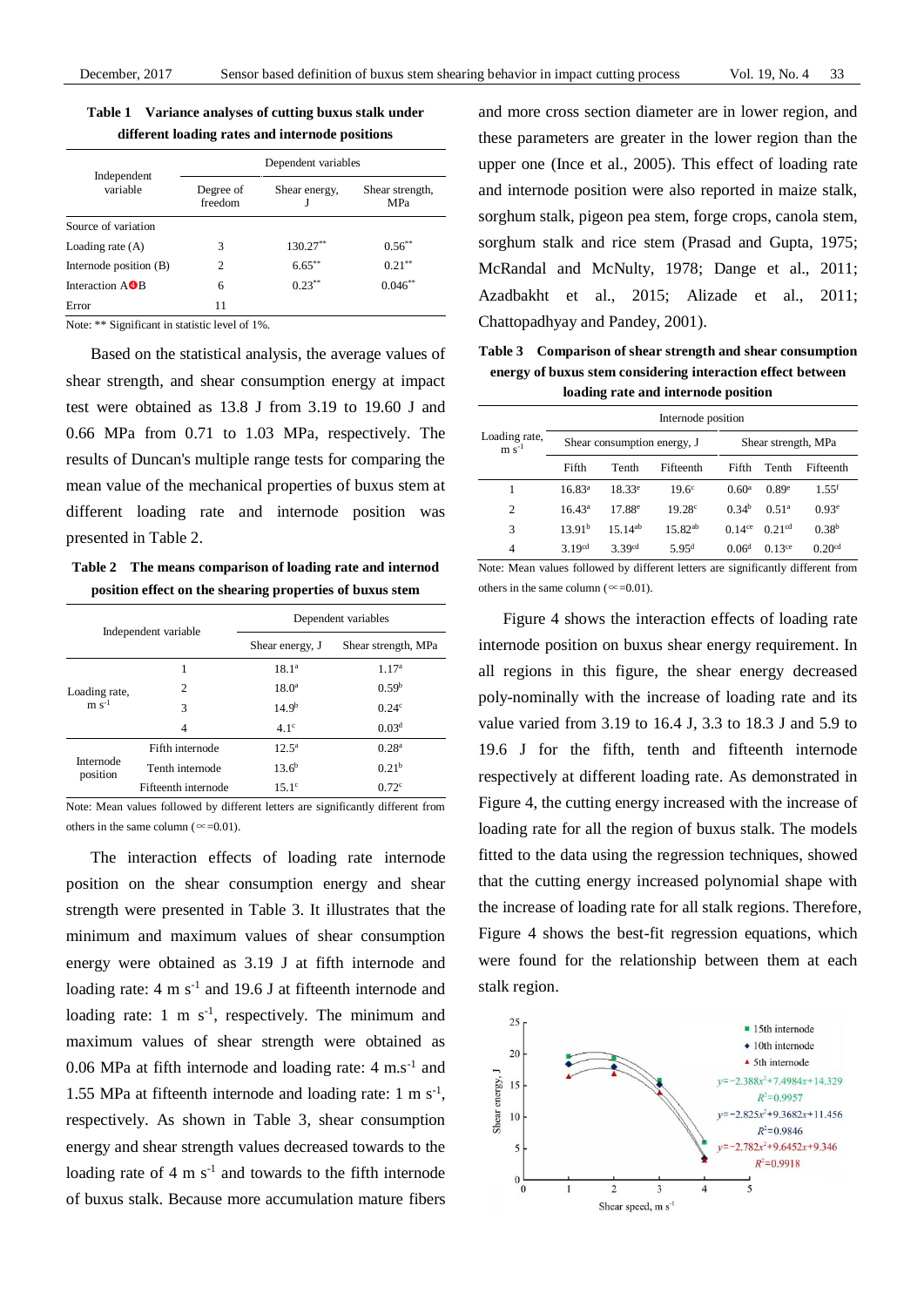Figure 4 Relationship between shear consumption energy and shear speed at different internod positions

Figure 5 shows the interaction effect of loading rate internode position on buxus shear strength. In all regions and internode positions of Figure 4, the shear strength decreased polynomial with the increase of loading rate. The highest strength shear was obtained as 1.03 MPa for fifteenth internode of stalk at the speed rate of  $2 \text{ m s}^{-1}$  and the lowest value was obtained as 0.14 MPa for fifth internode at the speed rate of  $4 \text{ m s}^{-1}$ .

The models fitted to the data by using the regression techniques, which showed that the shear strength decreased Polynomial shape with the increase of loading rate for all stalk regions. The Figure 5 shows the best-fit regression equations, which were found for the relationship between them at each stalk internode position.



Figure 5 Relationship between shear strength and shear speed at different internode positions

#### **4 Conclusions**

In this study, the effects of shearing loading rate of buxus stem on shear strength and shear energy were investigated according to the internode positions of stem. Results indicated that an increase in shearing loading rate led to a decrease in the shear strength and the shear consumption energy. The reduction proportion of energy consumption at blade velocity of 1 to 4 m  $s^{-1}$  was about 3.3. It showed the shear consumption energy in low speed level of impact cutting was 3.3 times higher than that in high speed level cutting. Additionally, results showed that the shear consumption energy decreased upward from fifteenth to fifth internode position. Meanwhile, the increment proportion of shear consumption energy at internode position  $15<sup>th</sup>$  to  $5<sup>th</sup>$  was about 25%. By

considering to shearing results, shear strength strongly decreased with an increase of loading rate and was upward from fifteenth to fifth internode position. The reduction proportion of shear strength at blade velocity of 1 to 4 m s -1 is about 40 and the increment proportion of shear strength at internode position  $15<sup>th</sup>$  to  $5<sup>th</sup>$  is about 2.5. Moreover, the impact shear process was similar to dynamic process. In impact cutting, as the increase of loading rate, the primary compression decreased as a result's inertia and plastic behavior of buxus stalk material and the shear consumption energy decreased (Sitkei, 1986).

# **Acknowledgments**

The authors would like to thank the University of Tehran and Pars Energy Company for providing the financial support and laboratory facilities for this research.

## **References**

- <span id="page-5-5"></span>Alizade, M. R., F. R. Ajdadi, and A. Dabbaghi. 2011. Cutting energy of rice stem as influenced by internode position and dimensional characteristics of different varieties. *Australian Journal of Crop Science*, 5(6): 681–687.
- <span id="page-5-3"></span>ASAE S. 2005. Moisture relationships of plant-based agricultural products. St. Joseph, Mich: ASAE.
- <span id="page-5-2"></span>Azadbakht, M., E. Esmaeilzadeh, and M. Esmaeili-Shayan. 2015. Energy consumption during impact cutting of canola stalk as a function of moisture content and cutting height. *Journal of the Saudi Society of Agricultural Sciences*, 14(2): 147–152.
- Bright, R. W., and R. W. Kleis. 1964. Mass shear strength of haylage. *Transaction of the ASAE*, 7(2): 100–101.
- <span id="page-5-0"></span>Chancellor, W. J. 1958. Energy requirement for cutting forage. *Jornal of Agricultural Engineering Research*, 39(10): 633–639.
- <span id="page-5-6"></span>Chattopadhyay, P. S., and K. P. Pandey. 2001. Impact cutting behavior of sorghum stalk using a flail -cutter-amathematical model and its experimental verification. *Jornal of Agricultural Engineering Research*, 78(4): 369–376.
- <span id="page-5-1"></span>Dange, A. R., S. T. Thakare, and I. Bhasharrao. 2011. Cuttting energy and force as required for pigeon pea stems. *Journal of Agricultural Technology*, 7(6): 1485–1493.
- <span id="page-5-4"></span>Farahat, H., and S. Y. A. Brooghani. 2016. Design and instrumentation of low velocity drop-weight impact testing machine for estimation of energy absorption capacity in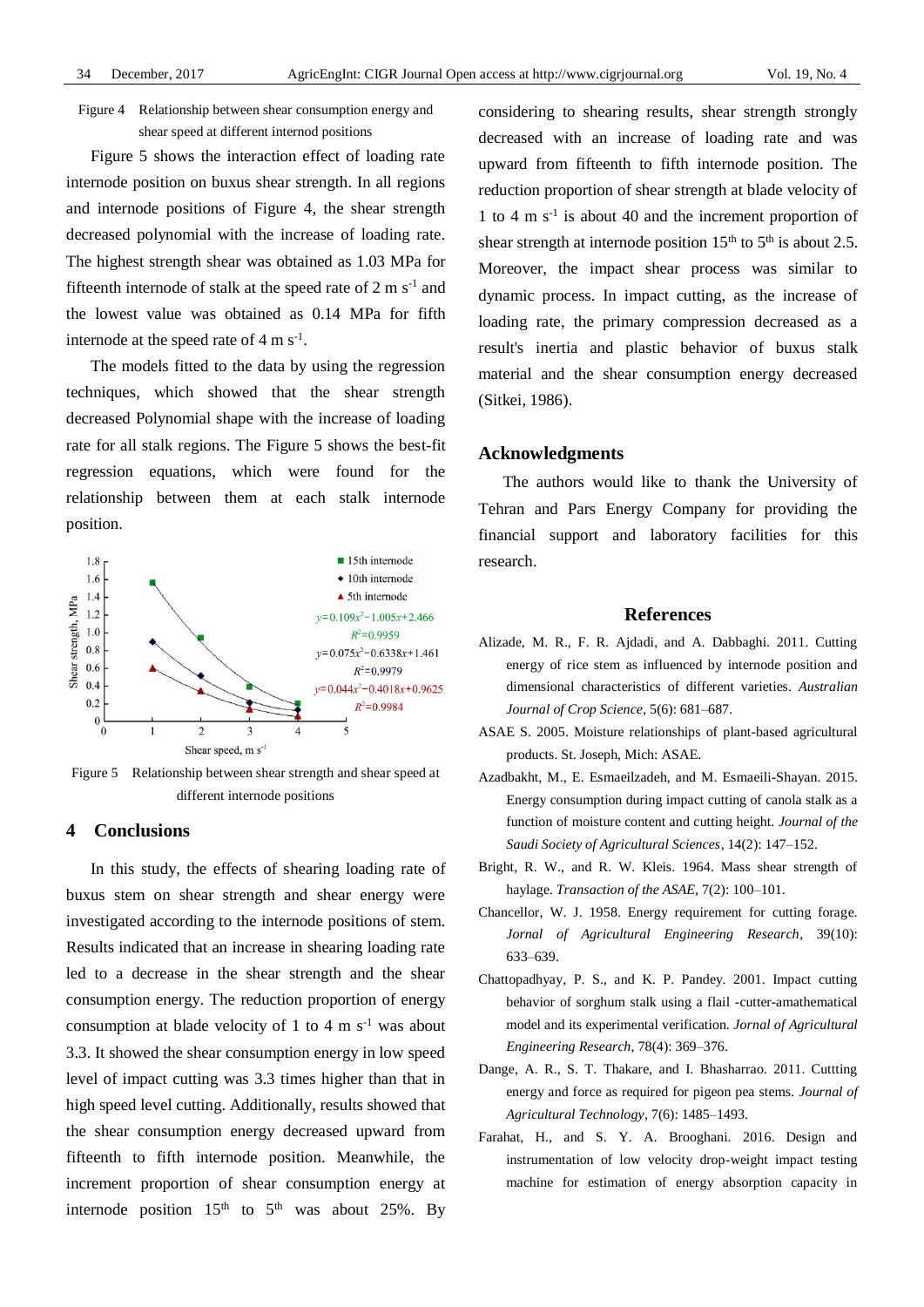aluminum based composite foam. *Modares Mechanical Engineering*, 16(7): 219–228.

<span id="page-6-6"></span>Fisher, D. A., J. J. Kolega, and W. C. Wheleer. 1975. An evaluation of the energy required to cut forage crop. *Agricultural* 

*Engineering*, 37: 633–637.

- <span id="page-6-11"></span>Ince, A., S. Ugurluay, E. Guzel, and M. T. Ozcan. 2005. Bending and shearing characteristics of sunflower stalk residue. *Biosystems Engineering*, 92(2): 175–181.
- <span id="page-6-7"></span>Kanafojski, C., and T. Karwowski. 1972. Agricultural machines, theory and construction. In *US Department of Commerce, National Technical Information Service,* 25–60. Springfiled, Virginia.
- <span id="page-6-10"></span>Kushwaha, R. L., S. A. Vaishnav, and G. C. Zoreb. 1983. Shear sterngth of wheat straw. *Canadian Agricultural Engineering*, 25(2): 163–166.
- <span id="page-6-1"></span>Liljedahl, J. D., G. L. Jackson, R. P. Degraff, and M. E. Schroel. 1961. Measurement of shearing energy. *Agricultural Engineering*, 42: 298–301.
- <span id="page-6-13"></span>Mathanker, S. K., T. E. Grift, and A. C. Hansen. 2015. Effect of blade oblique angle and cutting speed on cutting energy for energycane stems. *Biosystems Engineering*, 133: 64–70.
- <span id="page-6-8"></span>McRandal, D. M., and P. B McNulty. 1978. Impact cutting behavior of forage crops-mathematical models and laboratory tests. *Journal of Agricultural Engineering Research*, 23(3): 313–328.
- <span id="page-6-2"></span>Mohsenin, N. N. 1963. *Physical properties of plant and animal materials*. New York: Gordon and Breach Science Publishers.
- <span id="page-6-12"></span>Nazari Galedar, M., A. Tabatabaeefar, A. Jafari, A. Sharifi, and S. Rafiee. 2008. Bending and shearing characteristics of alfalfa stems. *Agricultural Engineering International: CIGR Journal*, Manuscript FP 08 001. X.
- <span id="page-6-9"></span>O' degherty, M. J. 1982. A review of research on forage chopping. *Journal of Agricultural Engineering Research*, 27(4): 267–289.
- <span id="page-6-14"></span>O' degherty, M. J., J. A. Hubert, J. Dyson, and C. J. Marshall. 1995. A study of the physical and mechanical properties of wheat straw. *Jornal of Agricultural Engineering Research,* 62(2): 133–142.
- <span id="page-6-3"></span>Persson, S. 1987. Mechanics of cutting plant material. St Joseph, MI, USA: ASAE.
- <span id="page-6-4"></span>Pickett, L. K., J. B. Liljedahl, C. G. Haugh, and A. J. Ullstrup. 1969. Rheological properties of corn stalks subjected to transverse loading. *Trans of the ASAE*, 12(3): 392–399.
- <span id="page-6-5"></span>Prasad, J., and C. P. Gupta. 1975. Mechanical properties of maize stalk as related to harvesting. *Jornal of Agricultural Engineering Research*, 20(1): 79–87.
- <span id="page-6-0"></span>Prince, R. P., W. C. Wheeler, and D. A. Fisher. 1958. Discussion on energy requirements for cutting forage. *Jornal of Agricultural Engineering Research*, 39(10): 638–644.
- <span id="page-6-15"></span>Shahbazi, F., and M. Nazari Galedar. 2012. Bending and shearing properties of safflower stalk. *Journal of Agricultural Science and Technology*, 14(4): 743–754.